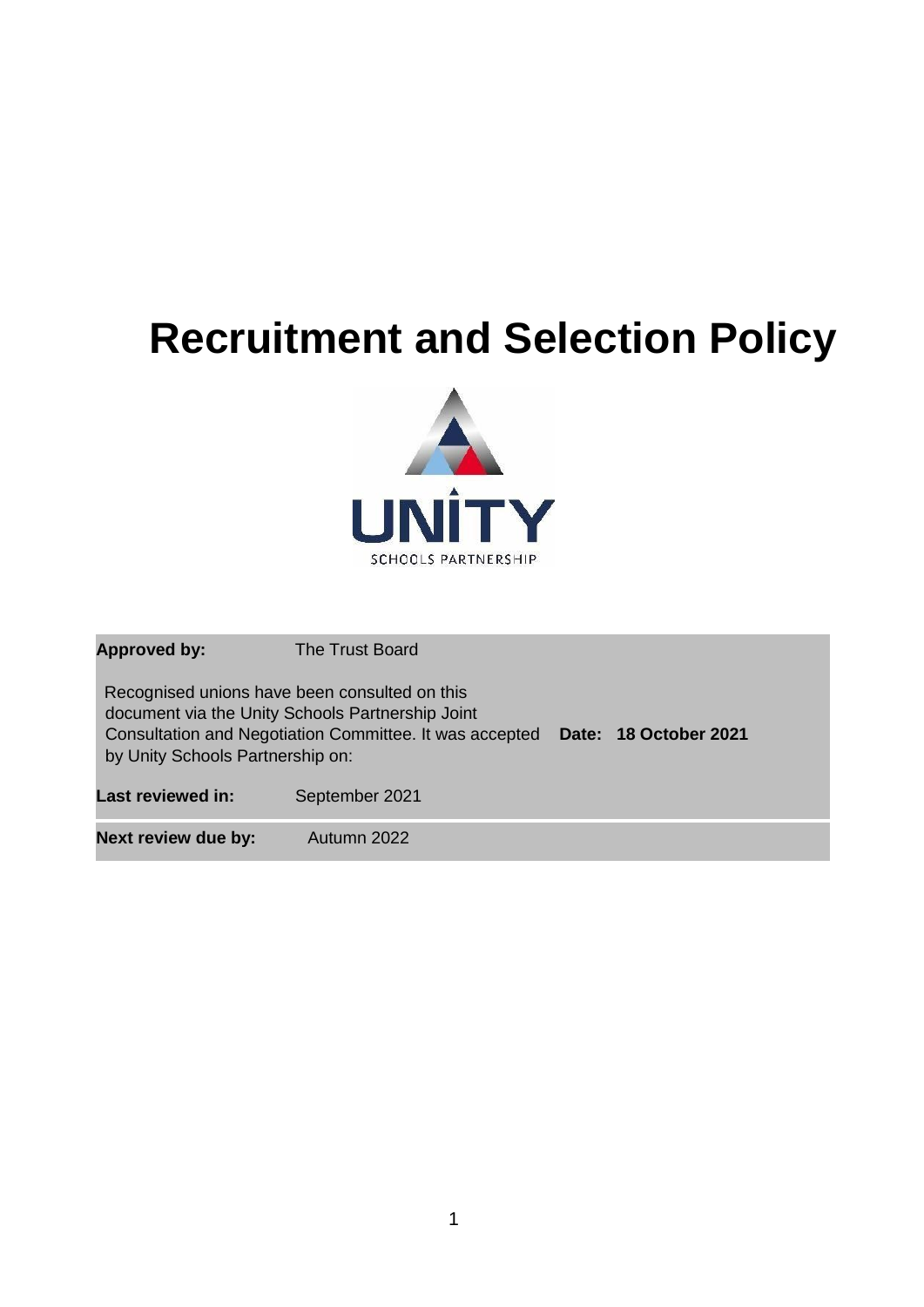# Contents

# This policy should be read in conjunction with the accompanying Recruitment and<br>Selection Guidance.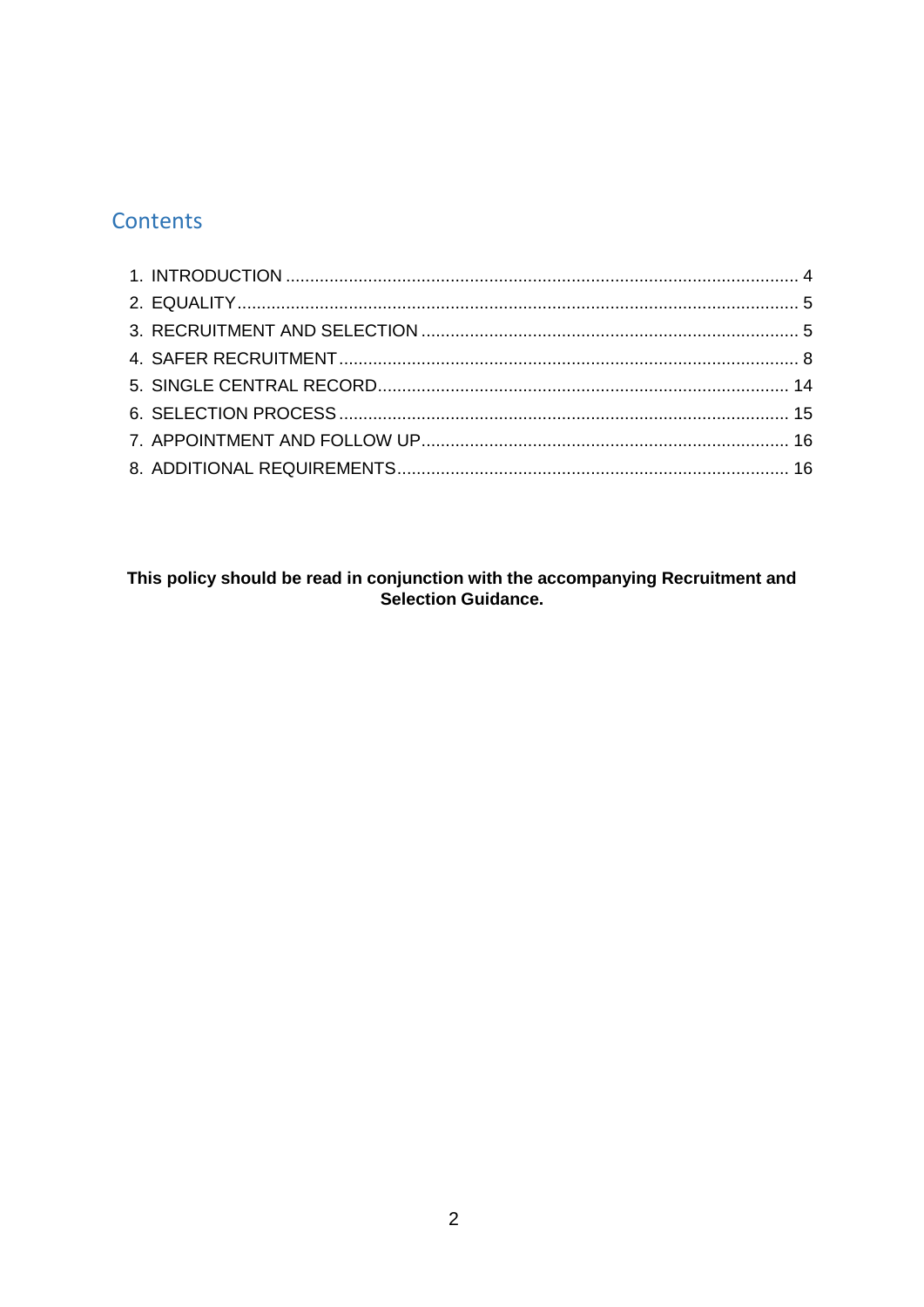## **DOCUMENT CONTROL Changes History**

| <b>Issue No</b> | Date           | <b>Amended by</b> | <b>Summary of</b><br><b>Changes</b>                       |
|-----------------|----------------|-------------------|-----------------------------------------------------------|
| 1.0             | September 2020 | Head of HR        | Version 1.0                                               |
| 2.0             | September 2021 | Jude Saward       | Document control<br>page added                            |
|                 |                |                   | <b>KCSIE</b> updates<br>included                          |
|                 |                |                   | Changes to process<br>for overseas<br>applicants included |
|                 |                |                   |                                                           |
|                 |                |                   |                                                           |

# **Authorisation (Responsible Owner)**

| <b>Name</b> | Role                   | <b>Approval Date</b> |
|-------------|------------------------|----------------------|
| Tim Coulson | <b>Chief Executive</b> |                      |

#### **Approval (Accountable Owner)**

| <b>Name</b> | Role           | <b>Approval Date</b> |
|-------------|----------------|----------------------|
| Angela Bull | Director of HR |                      |

# **Reviewers (Consulted)**

| Name and/or Role       | <b>Approval Date</b> |
|------------------------|----------------------|
| Directors of Education |                      |
| Headteachers           |                      |
| <b>JCNC</b>            |                      |

# **Distribution List – Once authorised (Informed)**

| <b>Name</b>      | <b>Method</b>                          |
|------------------|----------------------------------------|
| All Headteachers | Via Trust website                      |
|                  | Headteacher update to share with staff |

# **Review Period**

| <b>Date Document Reviewed</b> | <b>By Whom</b> |
|-------------------------------|----------------|
| Next review - September 2022  |                |
|                               |                |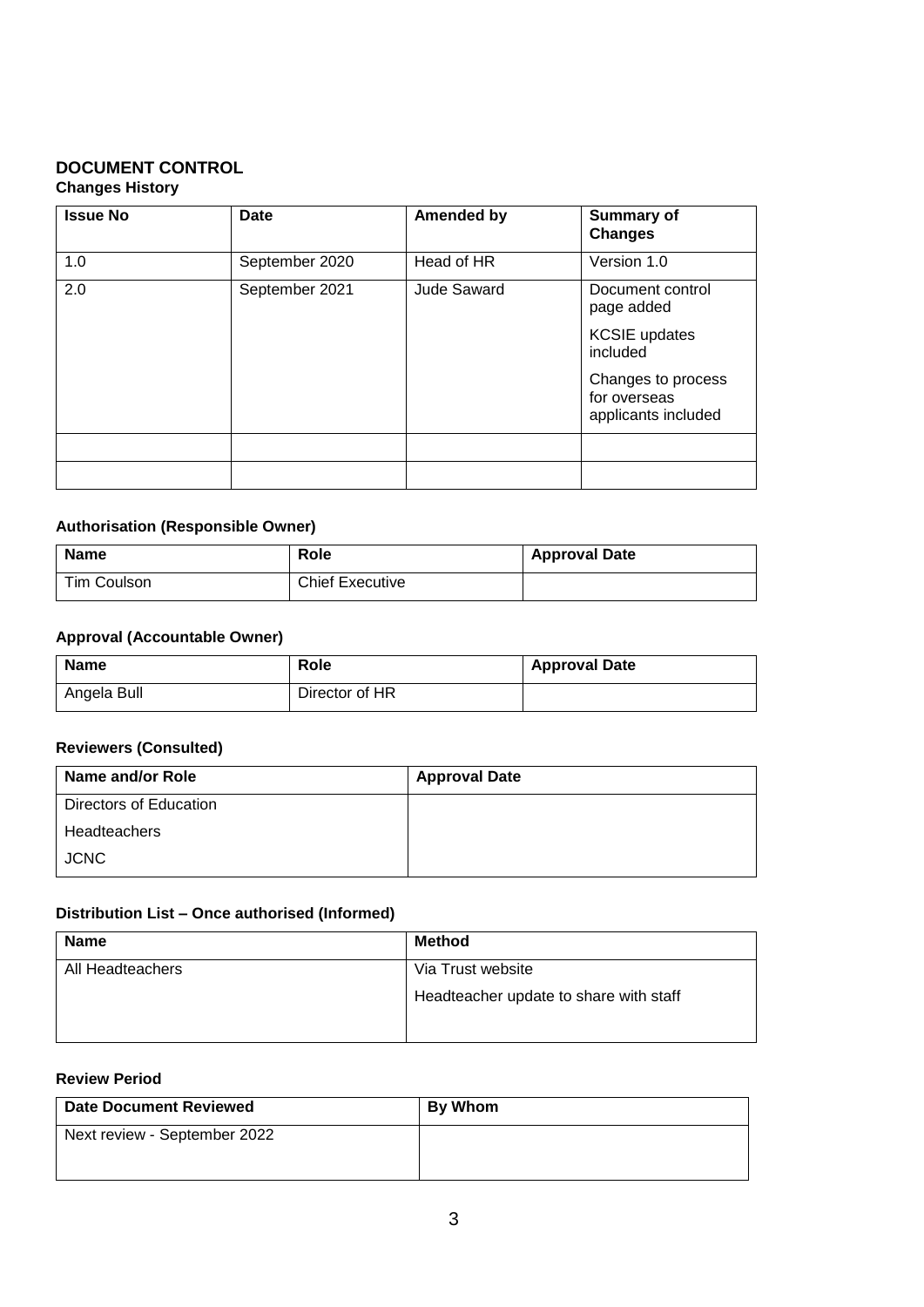# <span id="page-3-0"></span>**1. INTRODUCTION**

The Unity Schools Partnership ("the Trust") Board of Directors recognises that recruiting and retaining high quality staff is critical to the Trust's success. Successful appointments have a direct impact on the quality of teaching and learning. This policy, along with the Recruitment and Selection Guidance provides information and resources for all stages of the recruitment and selection process.

Safer recruitment practices are embedded throughout the policy in line with recommendations from the DfE's current statutory guidance "Keeping Children Safe In Education". The policy aims to deter, identify and support schools/the Trust in rejecting people who may be unsuited to work with children and who may present a risk of abuse to children.

The aim of this policy is to ensure the systems in place are:

- Safe appropriate checks are made to reduce the risk of appointing people who are unsuitable to work with children.
- Fair and transparent decisions are made on merit and in line with procedures.
- Legal comply with other internal policies, employment law and immigration rules.
- Effective candidates with the appropriate skills and qualifications apply and are recruited to the job.
- Efficient cost effective in methods, resources and time.

Throughout recruitment and selection processes, schools/the Trust should be mindful of their responsibilities under equalities legislation, ensuring their practices are not discriminatory and consider reasonable adjustments related to disability. Guidance on equal opportunities, equal pay, discrimination in employment and employment and disability is provided in the Trust's Equal Opportunities policy and guidance document.

The Trust uses an Applicant Tracking System called Reach to manage the recruitment process and to analyse our commitment to equal opportunities. All vacancies must be advertised on Reach and all candidates must apply using Reach. The HR Helpdesk are able to provide support to schools/the Trust with managing the process on Reach and further information can be found in the Recruitment and Selection Guidance.

#### **1.1. Delegation of Responsibility for Recruitment and Selection**

The Trust's arrangements are that decisions on recruitment of all school/Trust staff other than headteachers are delegated to the Headteacher/Line Manager. The HR Team (and for schools the Director of Primary/Secondary/SEND Education) are available to provide support as is helpful.

Headteachers will generally involve local governing body members in interviews for more senior posts and the Director of Primary/Secondary/SEND Education will be consulted on the appointment of deputy and assistant headteachers. Agreement on a starting salary and/or any recruitment incentives to individuals selected for appointment will be agreed when the post is approved for advertising.

A Headteacher should not take any part in the arrangements for selecting their successor. The Trust will work with the local governing body on this appointment.

#### **1.2. Headteacher Appointments**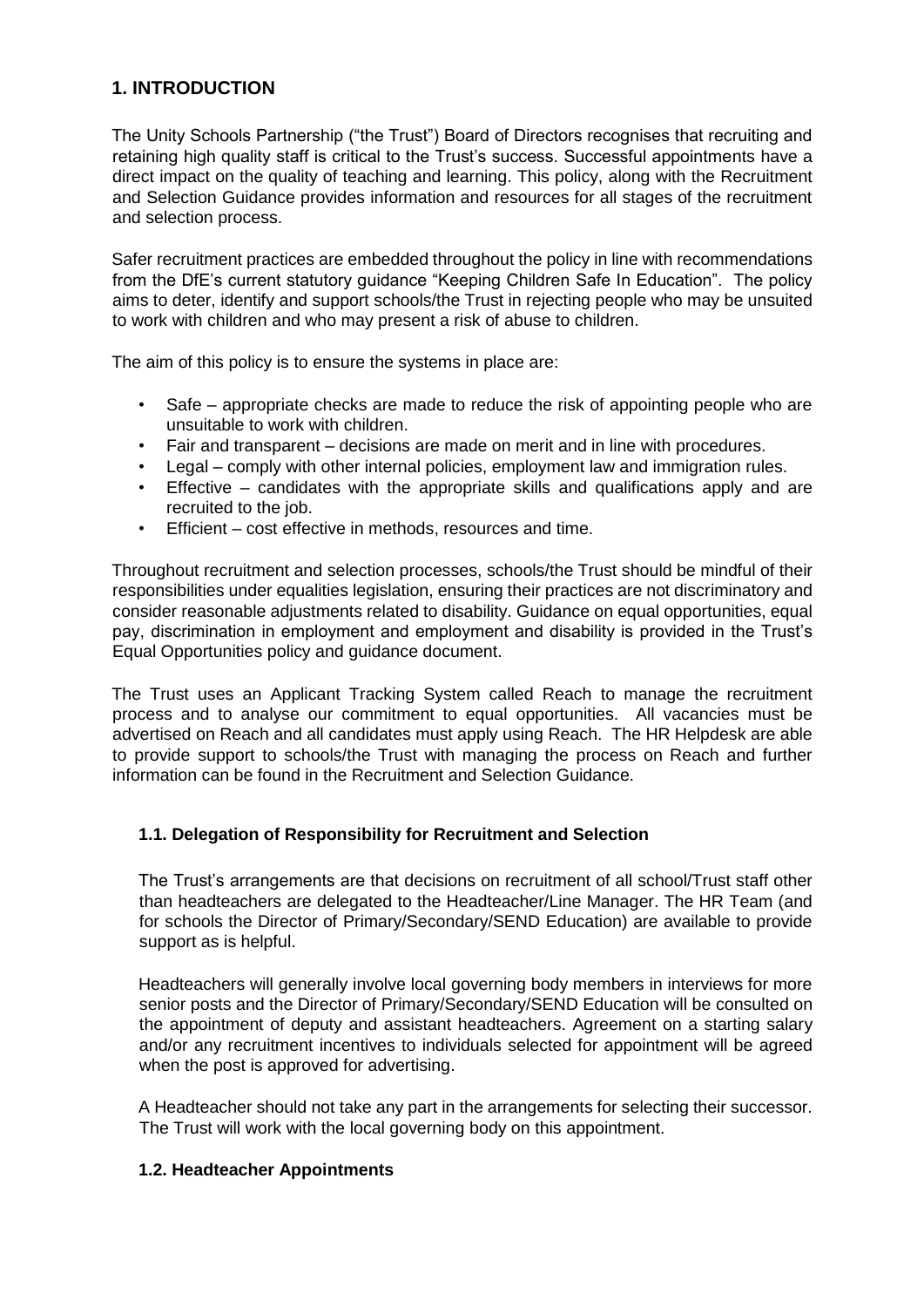Every school must appoint a Headteacher. When a headship vacancy occurs the Trust's CEO/Director will lead on the recruitment and will involve other stakeholders as necessary – i.e. Trust Board, colleagues, COG. The following will need to be considered:

- As necessary, the appointment of a member of staff to carry out the functions of a Headteacher pending the appointment of a Headteacher.
- Review the salary range of the Headteacher.
- Establish a selection panel to assist in the appointment process.
- Advertise the post in an appropriate manner, generally advertising the vacancy at a national level. Any decision not to advertise should only be taken where the Trust can demonstrate there is a good reason not to. All decisions should be fully documented.

The selection panel will make a recommendation that is endorsed and approved by the CEO.

#### **1.3. Appointment of Other Staff in Schools**

The Headteacher will normally take the lead in teacher recruitment and has the right to be consulted and attend all relevant selection meetings of governors.

The Headteacher will normally take the lead in recruitment of support staff.

# <span id="page-4-0"></span>**2. EQUALITY**

This policy seeks to eliminate discrimination and promote equal opportunities in employment, thereby enhancing the quality and range of people employed by the Trust to enrich the education of students. The Trust seeks to ensure that everyone has the same opportunity for employment and promotion based on their ability, qualifications and suitability for the work, and that no applicant receives less favourable treatment because of a protected characteristic such as: race, ethnicity, sex, religion/belief, disability, marital status, age, sexual orientation, gender identity, gender expression, pregnancy or caring responsibilities throughout the whole recruitment process.

Throughout the recruitment and selection process, the Trust/schools should be mindful of their responsibilities under equalities legislation, ensuring their practices are not discriminatory and considering reasonable adjustments related to disability.

For all vacancies, full short-listing and interview notes will be completed by the Hiring Manager. Shortlisting is completed on Reach and interview notes will be held on file. The data on Reach will be used by the Trust to analyse our commitment to Equal Opportunities.

# <span id="page-4-1"></span>**3. RECRUITMENT AND SELECTION**

# **3.1 Defining the Vacancy**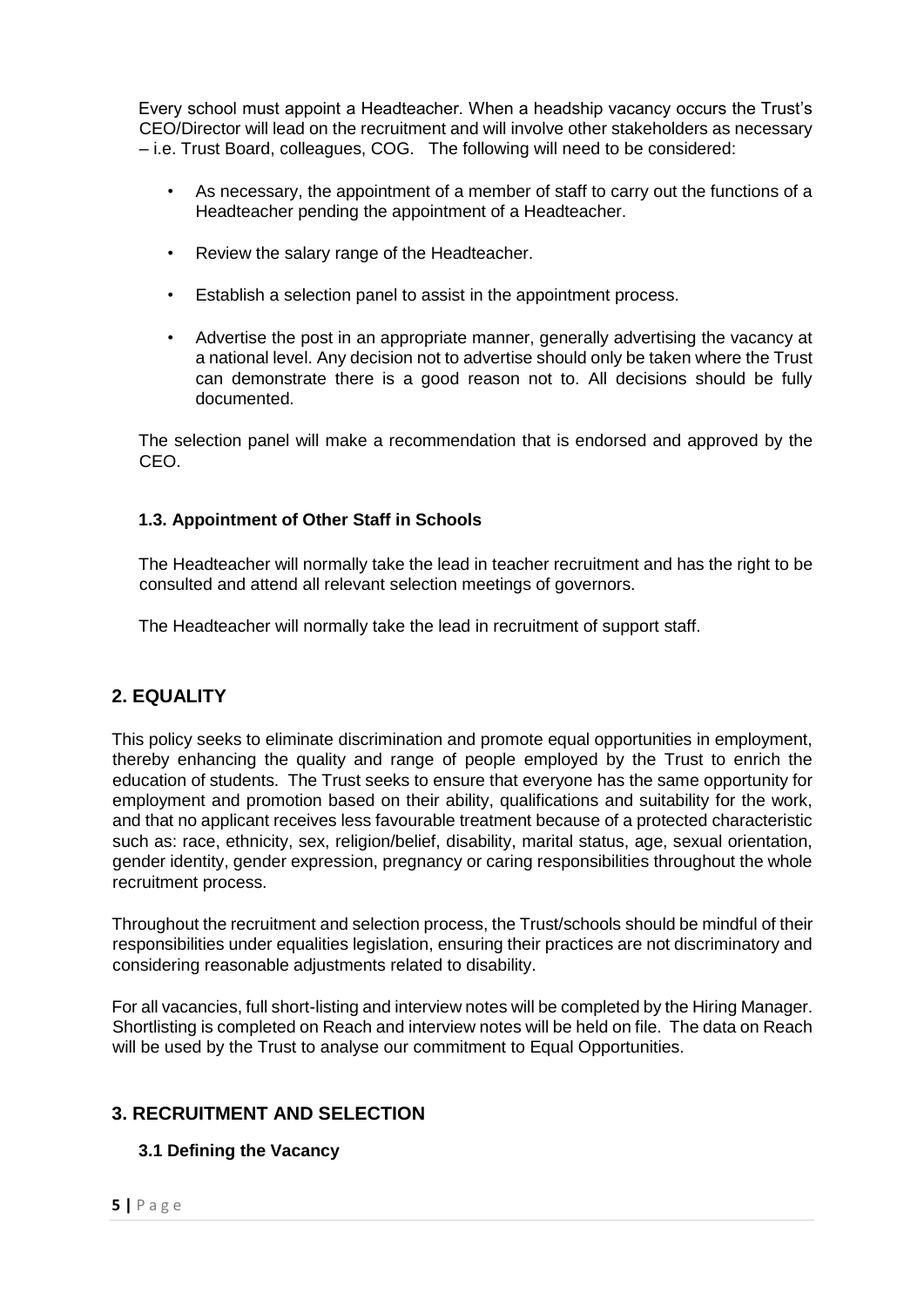The Trust's central team and every individual school should have a staffing structure agreed by the Executive team, which has been developed in consultation with staff.

All recruitment should be to a post in the staffing structure. However, before any recruitment action is initiated, careful consideration should be given to the necessity of filling the post. A vacancy presents an opportunity to consider restructuring, to reassess the requirements of the job and whether you need to recruit. This assessment is valid, whether it is to fill an existing job or a new one and should help to clarify the actual requirements of the job and how it fits into the rest of the structure.

The Executive Team should also consider arrangements for CPD, career progression and succession planning to ensure they are effectively managing the long-term recruitment and retention needs of the school.

Headteachers/Line Managers should think about including the following information when defining the role (through the job description and person specification):

- the skills, abilities, experience, attitude, and behaviours required for the post; and
- the safeguarding requirements, i.e. to what extent will the role involve contact with children and will they be engaging in regulated activity relevant to children.

#### **3.2 Advertising**

To ensure equality of opportunity, all permanent vacancies, and temporary vacancies for longer than one year, should be advertised internally and, where a wider pool of candidates is sought, externally.

Under the Fixed-term Employees (Prevention of Less Favourable Treatment) Regulations 2002 and the Agency Worker Regulations 2010, both temporary and agency workers have a right to be informed about job vacancies in the same way as permanent staff. Vacancy details should be displayed in a place where all employees would be expected to see them or provided directly to the individuals.

All advertisements should include a statement about the school's commitment to safeguarding and promoting the welfare of children and make clear that safeguarding checks will be undertaken and may also make reference to the requirement for a check of criminal records.

The advert should also detail the safeguarding responsibilities of the post as per the job description and person specification.

Finally, the advert should advise whether the role is exempt from the Rehabilitation of Offenders Act 1974 and the amendments to the Exceptions Order 1975, 2013 and 2020. Which means that when applying for certain jobs and activities certain spent convictions and cautions are 'protected', so they do not need to be disclosed to employers, and if they are disclosed, employers cannot take them into account. Further information about filtering offences can be found in the [DBS filtering guide.](https://www.gov.uk/government/publications/dbs-filtering-guidance/dbs-filtering-guide)

# **3.3 Application Forms**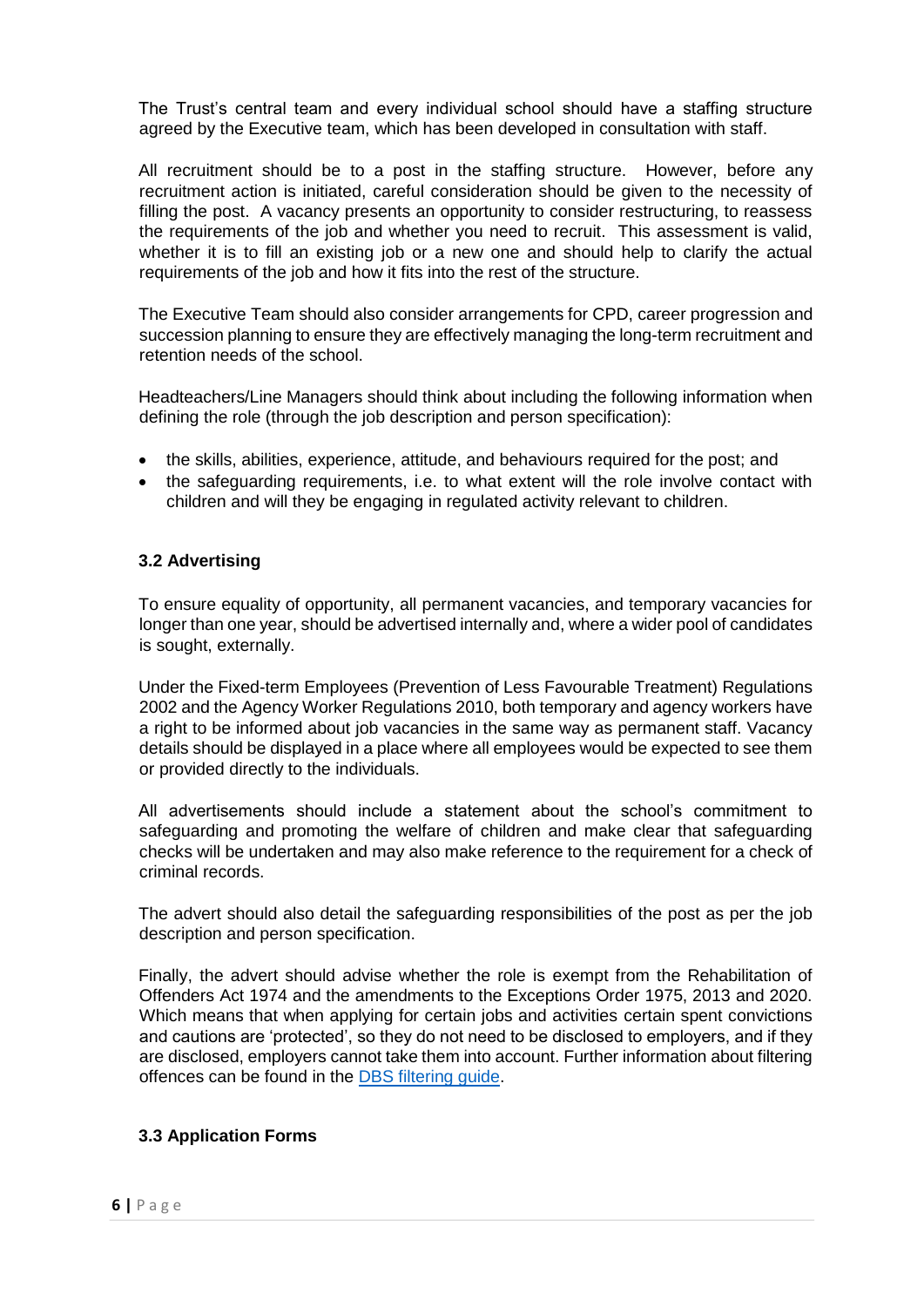All applications will be made electronically, using the Trust's Applicant Tracking System (Reach), and the process will be managed by the Hiring Manager.

Within their application, candidates will be expected to provide:

• personal details, current and former names, current address and national insurance number;

• details of their present (or last) employment and reason for leaving;

• full employment history, (since leaving school, including education, employment and voluntary work) including reasons for any gaps in employment;

• qualifications, the awarding body and date of award;

• details of referees/references (see below for further information);

• a statement of the personal qualities and experience that the applicant believes are relevant to their suitability for the post advertised and how they meet the person specification.

Candidates must provide a full, written employment history, (since leaving school, including education, employment and voluntary work) including reasons for any gaps in employment. The candidate's employment history should give precise dates of employment (i.e. day and month as well as year) so that any gaps in employment history cannot be disguised. Where an applicant is shortlisted, any discrepancies or gaps in employment will be discussed at interview.

Applicants will be advised within the application process that it is an offence to apply for the role if the applicant is barred from engaging in regulated activity relevant to children.

A copy of the school's child protection policy and practices and policy on employment of ex-offenders will be available via Reach.

#### **3.4 Recruitment Monitoring Information**

As part of the application process, applicants will be asked to complete the equal opportunities section of the application form. Completion of the form will ensure that the Trust can be effective in promoting equality and diversity in recruitment and that the Trust's workforce reflects the communities it serves.

The recruitment monitoring information does not form part of the selection process and the information contained within the equal opportunities section is not visible to the Hiring Manager.

#### **3.5 Shortlisting**

Shortlisting should include careful checking to ensure that information is not contradictory or incomplete, in particular, in relation to employment history and any gaps on the application form which may need to be followed up as part of any interview and in reference checks. All potential concerns should be discussed at interview.

Shortlisting should be undertaken by at least two members of the interview panel. Each application should be assessed against the essential criteria in the person specification. Should there be a large number of candidates that meet all the essential criteria, the desirable criteria may be used to reduce the shortlist.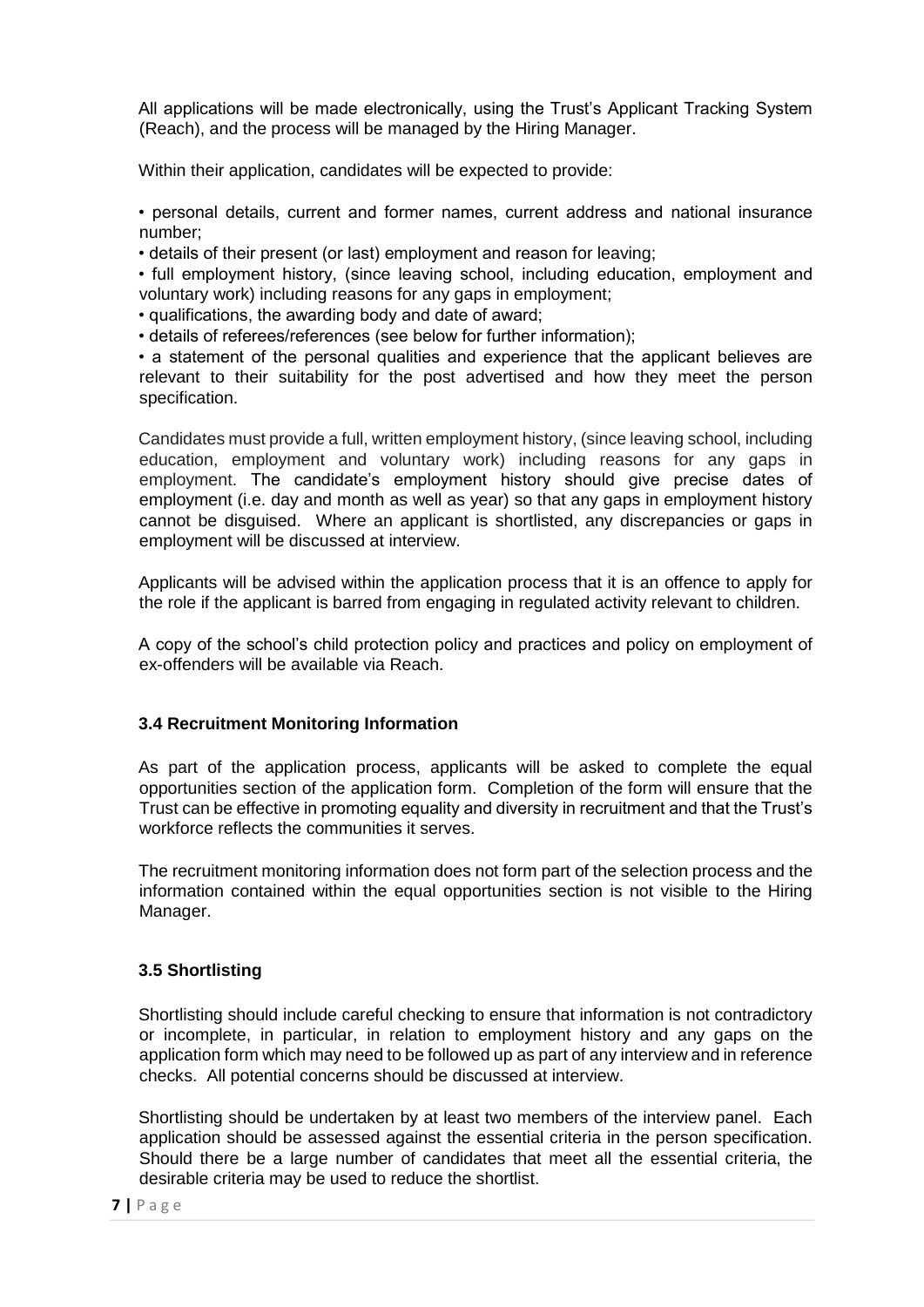Shortlisted candidates will be asked to complete a self-declaration of their criminal record or information that would make them unsuitable to work with children.

# <span id="page-7-0"></span>**4. SAFER RECRUITMENT**

The Trust and all its schools will follow the DfE's current statutory guidance on safer recruitment – [Keeping children safe in education](https://assets.publishing.service.gov.uk/government/uploads/system/uploads/attachment_data/file/1007260/Keeping_children_safe_in_education_2021.pdf)[.](https://assets.publishing.service.gov.uk/government/uploads/system/uploads/attachment_data/file/912592/Keeping_children_safe_in_education_Sep_2020.pdf) At all stages of the recruitment, selection and appointment process the Trust includes an explicit statement about the organisation's commitment to safeguarding and promoting the welfare of children.

All Trust schools and central team are required to ensure that at least one member of any recruitment panel has received appropriate training in line with safeguarding guidance and must be involved in key parts of the recruitment process, including reviewing the application form, reviewing references and interviewing. In addition, the Trust seeks to ensure that all those involved in the administration of the recruitment and selection process and/or administration of the Single Central Record have up to date training in relation to recruitment and safeguarding. This will ensure that employees have an awareness of understanding offender behaviour to be able to deter or prevent the appointment of unsuitable people into roles with children. This training is monitored and all Managers/Administrators who require it undergo refresher training when required to ensure compliance with safer recruitment requirements.

Headteachers/Line Managers are free to use their professional judgement to determine appropriate training for the needs of their staff/ school.

#### **4.1 Pre-Employment Checks**

The following pre-employment checks will be undertaken for all school appointments:

- Employment References **(covering at least the 5 most recent years of employment)**
- **Identity**
- Enhanced DBS including Barred List Check where appropriate to the role
- Disqualification under the Childcare Act 2006, where appropriate to the role
- Prohibition from teaching, for those engaged in teaching work
- Section 128 check, for management positions
- Health
- Right to work in the UK
- Further checks on people who have lived or worked outside the UK; this would include checks for those who have lived, worked or trained outside of the UK.
- Professional qualifications, as appropriate.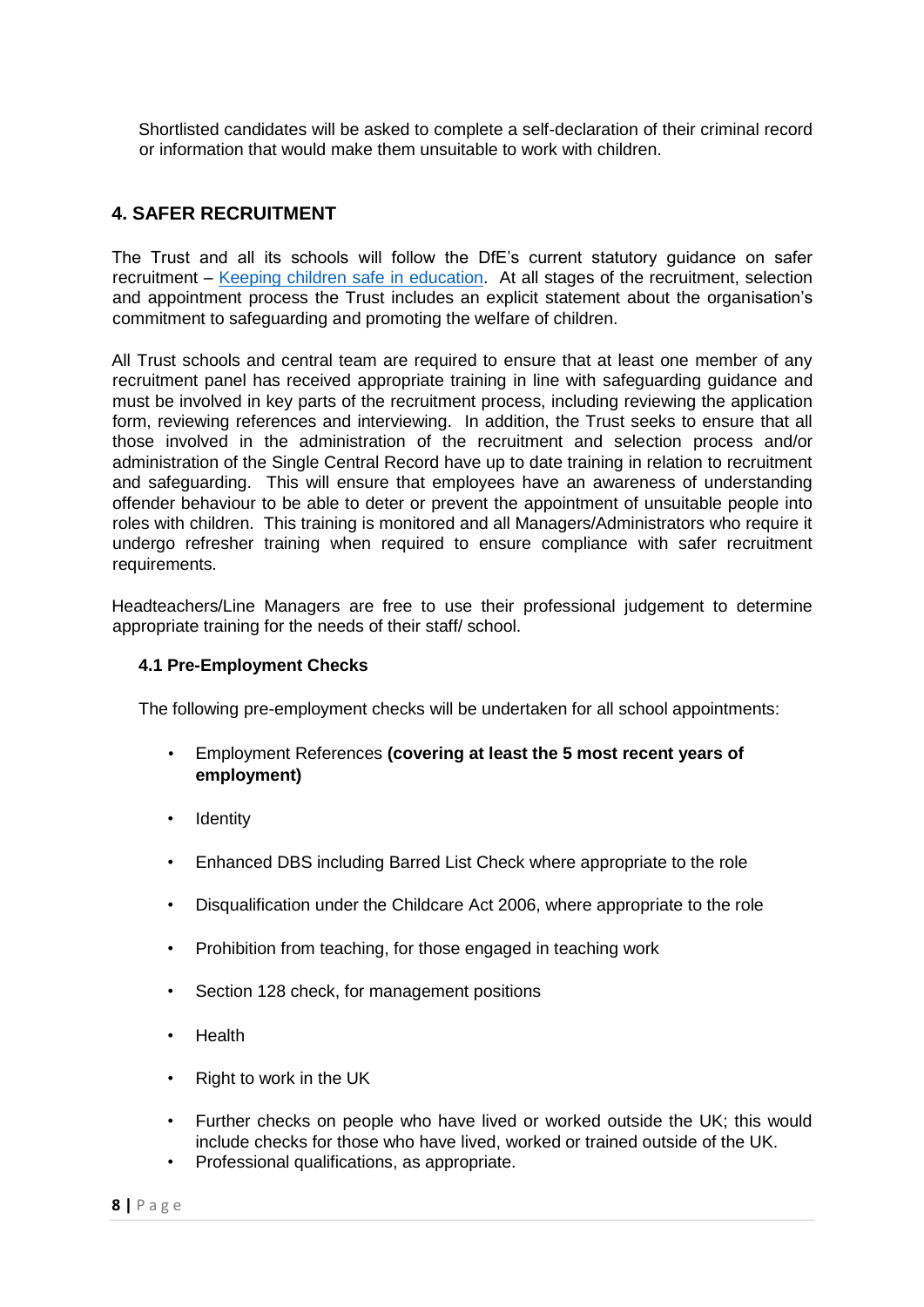All Trust schools and central team should actively manage the progress of preemployment checks to ensure that wherever practicable the checks have been completed before the applicant starts work.

A checklist is provided in the Recruitment and Selection Guidance and schools should ensure that the outcomes of all checks are recorded in their Single Central Record. A thorough risk assessment, with the advice of one of the Trust's HR Business Partners, should be undertaken when considering allowing an applicant to start work while any pre-employment checks remain outstanding and additional supervision may be necessary if this is agreed.

All Trust schools and central team should seek written confirmation from any employment agency that it uses (for example, to obtain supply teachers) that the agency has undertaken all necessary pre-employment checks.

#### **4.2 Employment References**

References should be sought on all applicants (including volunteers and internal applicants) and should always cover at least the five most recent years of employment.

References should be obtained before interview so that any issues of concern they raise can be explored further with the referee, and taken up with the candidate at interview. In exceptional circumstances it might not be possible to obtain references prior to interview, either because of delay on the part of the referee, or because a candidate strongly objects to their current employer being approached at that stage, but that should be the aim in all cases.

If, for whatever reason, references are not obtained before the interview, the candidate should also be asked at interview if there is anything they wish to declare or discuss in light of the questions that have been (or will be) put to their referees. References must be obtained and scrutinised very carefully and any concerns should be resolved to the satisfaction of the school, before a person's appointment is confirmed and before they start work.

References should always include one from an applicant's current employer. References should be completed by a senior person with appropriate authority (if the referee is school or college based, the reference should be confirmed by the headteacher/principal as accurate in respect of disciplinary investigations)

Where an applicant is not currently employed, verification of their most recent period of employment and reasons for leaving should be obtained from the organisation at which they were employed. Where an applicant has not been very long in their current or most recent post, the second reference should be from the previous employer.

If a candidate is not currently working with children but has done so previously, a reference should be secured from the relevant employer, from the last time they worked with children. If the applicant has never worked with children, then a reference from their current employer should be secured.

Employers' references should be provided by an authoritative source in the employer's organisation. In schools, this will normally be the Headteacher or a member of the Senior Leadership Team. Hiring Managers should ensure that a reference is not, in effect, a personal reference from a colleague at the same place of work.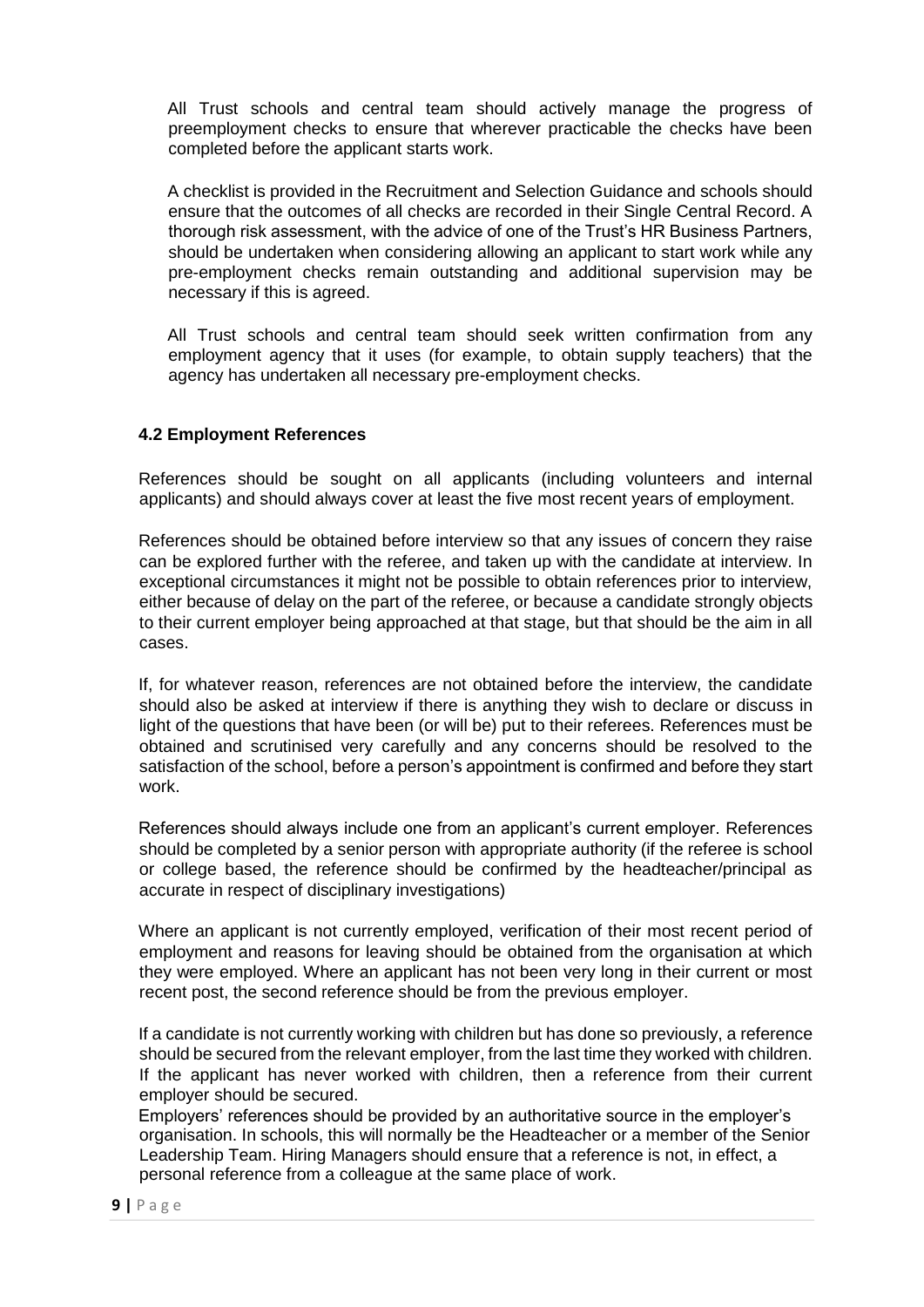Only one reference should be obtained from each organisation.

References will be sought using a standard pro forma which asks referees for specific information about the candidate's suitability to work with children and young people. Requests for references will automatically be generated by Reach. In order to comply with the requirements of the Equality Act 2010, the proforma asks for health-related information to be supplied in "Part 2" of the reference form, allowing this information to be separated upon receipt and only considered after any conditional offer of employment.

# **4.3 Identity**

All Trust schools and central team must ensure that a person is who they claim to be, this includes being aware of the potential for individuals to change their name. Best practice is to check the name on their birth certificate, where it is available, and verify a candidate's identity, preferably from current photographic ID and proof of address except where, for exceptional reasons, none is available.

# **4.4 Disclosure and Barring service (DBS checks)**

All Unity Schools Partnership employees are required to obtain a satisfactory Enhanced Disclosure from the Disclosure and Barring Service (DBS) as part of their pre-employment checks, in line with the Trust's legal obligations in relation to the safer recruitment of staff. All offers of employment will be conditional upon a satisfactory DBS disclosure.

A DBS certificate must be obtained from the candidate before or as soon as practicable after appointment. A separate barred list check must be made if an individual is to start work in regulated activity before the DBS certificate is available. A person may not be employed to work with children or young people if they are barred by the Disclosure and Barring Service, i.e. their name appears on the Barred List. In addition, information regarding convictions, cautions, reprimands or warnings provided as part of a DBS check may suggest that the person offered an appointment is unsuitable for that post. Schools should actively follow up on progress with applications. Once received, applicants must bring their DBS certificate into school to be checked, both in terms of contents and authenticity.

Access to the DBS information is restricted to those staff who have a genuine need to have access to it for their job roles in accordance with the provisions of the GDPR and the Data Protection Act 2018 and includes the following:

- School administrator as part of maintaining the SCR
- Headteacher to determine suitability for employment
- The Trust's Designated Safeguarding Lead and/or HR in order to provide appropriate advice and guidance, where required.

# **4.5 Disqualification Under the Childcare Act 2006**

Under the Childcare (Disqualification) and Childcare (Early Years Provision Free of Charge (Extended Entitlement) (Amendment) Regulations 2018, made under the Childcare Act 2006, individuals may be disqualified from providing certain early and later years childcare or being directly concerned with the management of that provision, where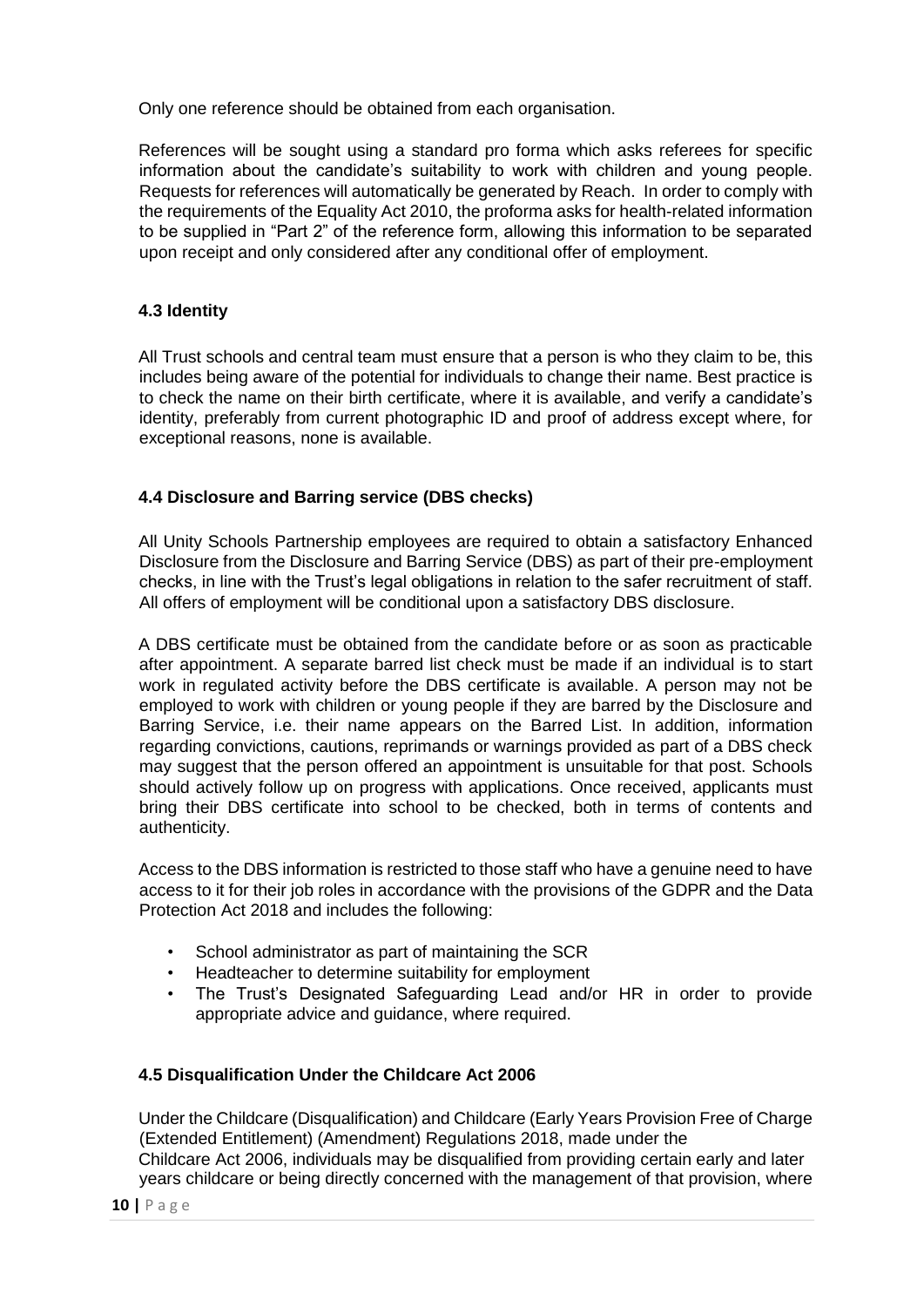they are included in the Children's Barred List, have committed certain violent and sexual criminal offences or because of certain orders or determinations made in relation to the care of children, childcare and private fostering.

All Trust schools and central team are required to ensure relevant staff (including those undertaking training in schools (both salaried and unsalaried), casual workers and volunteers) are made aware of the legislation. Schools must ensure they do not knowingly employ a person who is disqualified. See the Recruitment and Selection Guidance for further information.

The following categories of staff are covered by the legislation:

#### • **Staff who work in early years childcare**.

This covers the age range from birth until 1 September following a child's fifth birthday (i.e. up to and including reception year) and includes education, childcare and any supervised activity (such as breakfast clubs, lunchtime supervision and after school care provided by the school) during or outside of school hours.

The DfE statutory guidance states those providing education, childcare or supervised activity during school hours to children above reception age are not covered by the legislation.

• **Staff providing certain later years childcare**.

Relevant later years provision is defined as childcare provided by the school outside of school hours for children above reception age but who have not attained the age of 8. This does not include education or supervised activity for such children during school hours (including extended school hours for co-curricular learning activities, such as the school's choir or sports teams) but does apply to before school settings, such as breakfast clubs, and after school provision.

• **Staff who are directly concerned in the management of such early or later years provision**.

Schools will need to use their judgement to determine who is covered, but this will include the headteacher, and may also include other members of the school's leadership team and any manager, supervisor, leader or volunteer responsible for the day-to-day management of the provision.

The Trust recommend disqualification checks are made for any role in Primary education as it is not possible to guarantee cover in these areas will not be required from other staff members.

#### **4.6 Teacher Prohibition Checks**

All Trust schools are required to check that a candidate to be employed in a role that involves teaching work is not subject to a prohibition order issued by the Secretary of State. This includes any support staff who take part in formal teaching work or have done so in the past.

All higher-level TAs (HLTAs) who are involved in delivering lessons should have a prohibition from teaching check.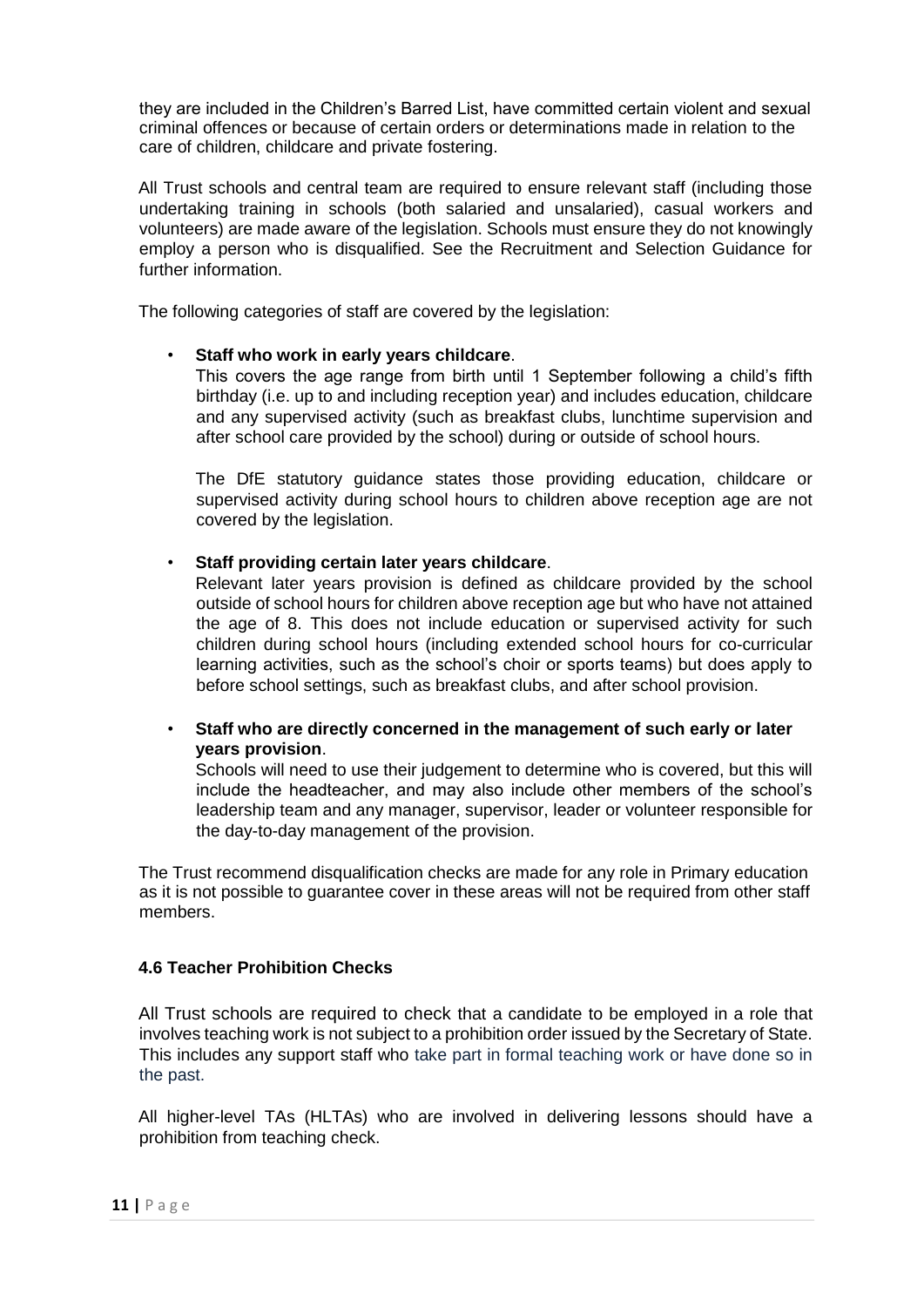The check should also be carried out on TA's who have had any past experience of teaching in a position higher than TA.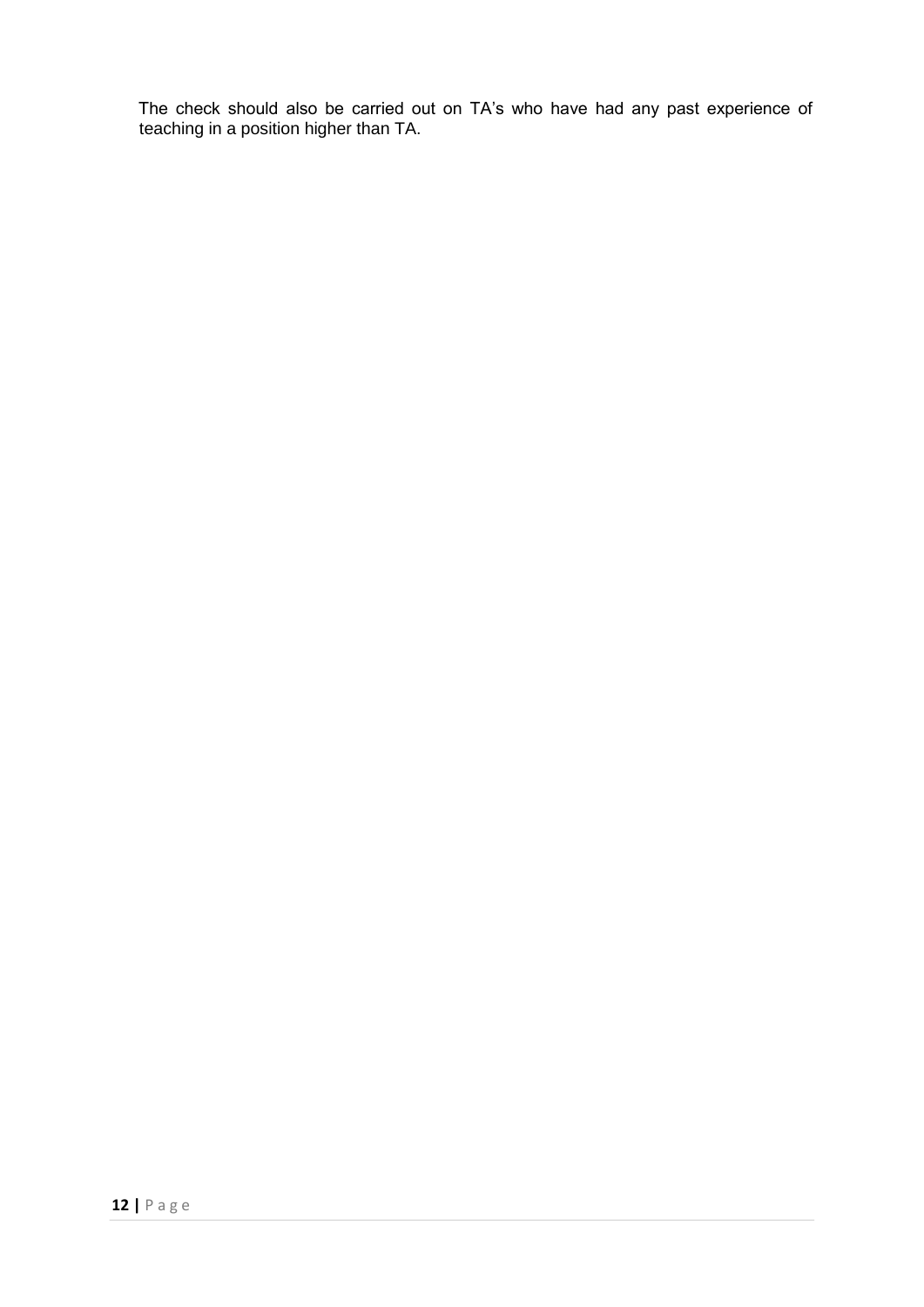# **4.7 Section 128 (Management Positions)**

All Trust schools are required to check that a candidate that is being recruited into a management role is not prohibited or restricted from participating in the management of an independent school, including academies and free schools. An individual who is subject to a section 128 direction is unable to:

• take up a management position in an independent school, academy, or in a free school as an employee;

• be a trustee of an academy or free school trust; a governor or member of a proprietor body of an independent school;

• be a governor on any governing body in an independent school, academy or free school that retains or has been delegated any management responsibilities.

There is no exhaustive list of roles that might be regarded as 'management' for the purpose of determining what constitutes management in an independent school. However, roles involving, or very likely to involve, management of a school include (but are not limited to) headteachers, principals, deputy/assistant headteachers, governors and trustees. It is important to note that the individual's job title is not the determining factor and whether other individuals such as teachers with additional responsibilities could be considered to be 'taking part in management' depends on the situation.

#### **4.8 Health**

Once a conditional offer of employment has been made, fitness for the post should be assessed through the school's occupational provider, normally via the completion of a Health Assessment Questionnaire. Employment should not be confirmed until the school has received confirmation of the applicant's fitness for the post.

Subject to the employer's duties under the Equality Act 2010 (i.e. to make reasonable adjustments) a person may not be appointed as a teacher or worker with young people (nor continue in that capacity) if they do not have the requisite health and mental and physical capacity. Again, schools should actively manage progress with health assessments, to ensure that all necessary information is received and considered before employment commences.

All Trust schools and central team should seek advice from the Trust's HR Team on any information regarding health or disability declared on application forms or at interview and how this may be further considered within the provisions of the Equality Act 2010.

#### **4.9 Right to Work in the UK**

Under the Immigration, Asylum and Nationality Act 2006, employers are required to verify an employee's right to work in the UK before employment begins.

From 1 January 2021, all employers are required to be a Home Office Licensed Sponsor, if wishing to recruit anyone from outside the UK (including hiring people from the EU). The Trust holds a licence centrally and therefore if any Headteacher/Line Manager is recruiting an individual from outside the UK, they should contact the HR team before any offer of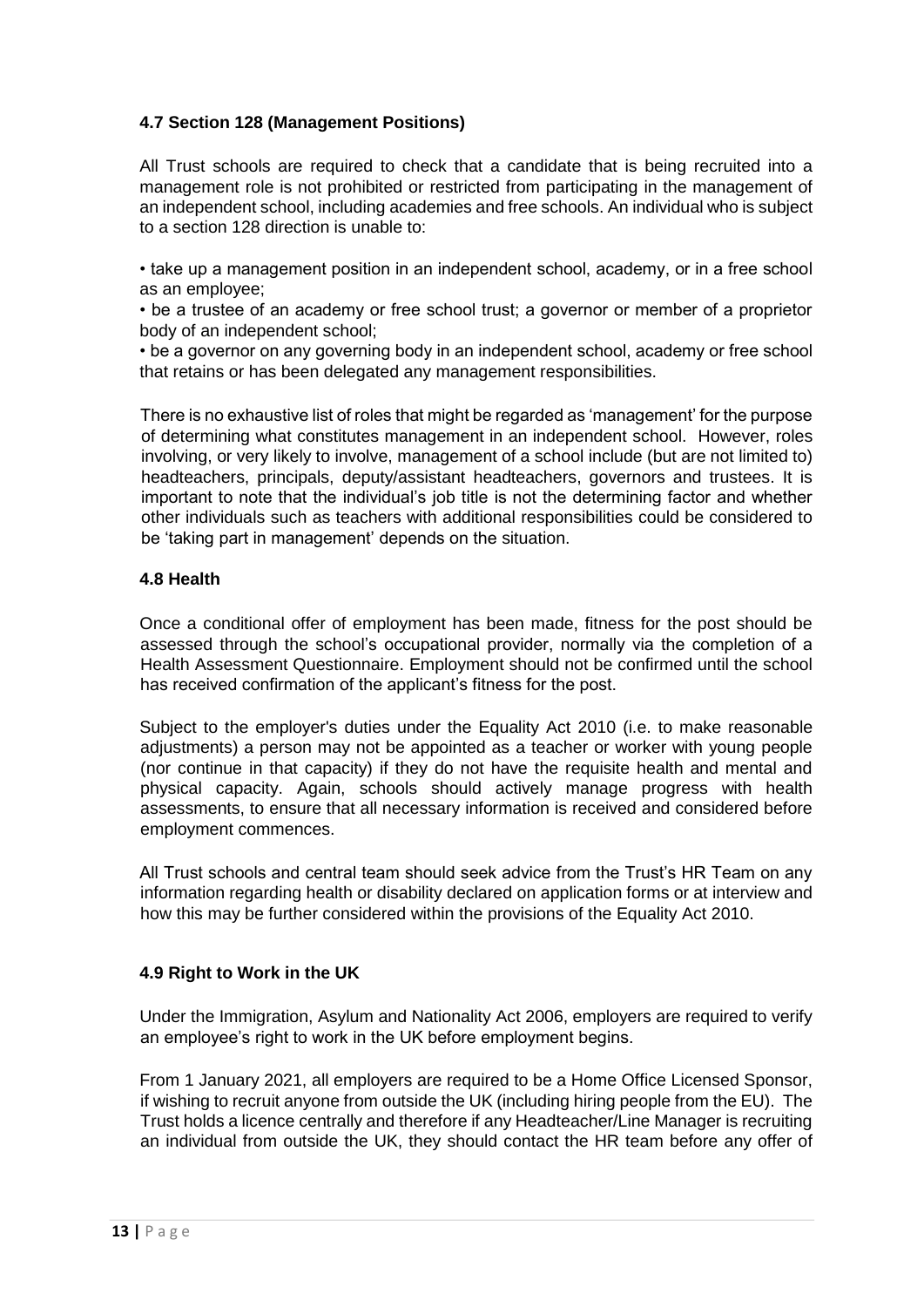employment is made. Only people who meet the job and salary requirements will be eligible.

## **4.10 Further Checks if a Person has Lived or Worked Outside the UK**

Following the UK's exit from the EU, schools and colleges should apply the same approach for any individuals who have lived or worked outside the UK regardless of whether or not it was in an EEA country or the rest of the world.

Whilst a DBS check considers any criminal record in the UK, it cannot currently assess criminal records held overseas. Therefore, schools should ask any candidate who has lived outside of the UK for more than six months in the past five years, to obtain a criminal record check from the country they lived in. This is commonly referred to as a 'Certificate of Good Conduct' but has many different names including Certificate of Clearance and Certificate of no Criminal Conviction. The candidate will need to obtain a Certificate of Good Conduct in addition to a DBS check.

In addition, for teaching positions, schools should ask candidates to obtain a letter, where possible, from the professional regulating authority in the country (or countries) in which the applicant has worked confirming that they have not imposed any sanctions or restrictions, and or that they are aware of any reason why they may be unsuitable to teach.

#### **4.11 Professional Qualifications**

Schools and the central team should ask to see original or certified copies of all relevant professional qualifications described in the candidate's application form, particularly where these have been stated as 'essential' criteria on the person specification for the post.

The Teacher Services system should be used to verify any award of QTS (Qualified Teacher Status), and the completion of teacher induction or probation.

# <span id="page-13-0"></span>**5. SINGLE CENTRAL RECORD**

All Trust schools and central team must keep a single central record (SCR). The SCR must cover the following people:

- All staff (including supply staff, and teacher trainees on salaried routes) who work at the school; and
- All members of the proprietor body i.e. the local governing body (the Trust's central SCR includes its members and trustees).

The information that must be recorded in respect of staff members (including teacher trainees on salaried routes) is whether the following checks have been carried out or certificates obtained, and the date on which each check was completed/certificate obtained:

• An identity check;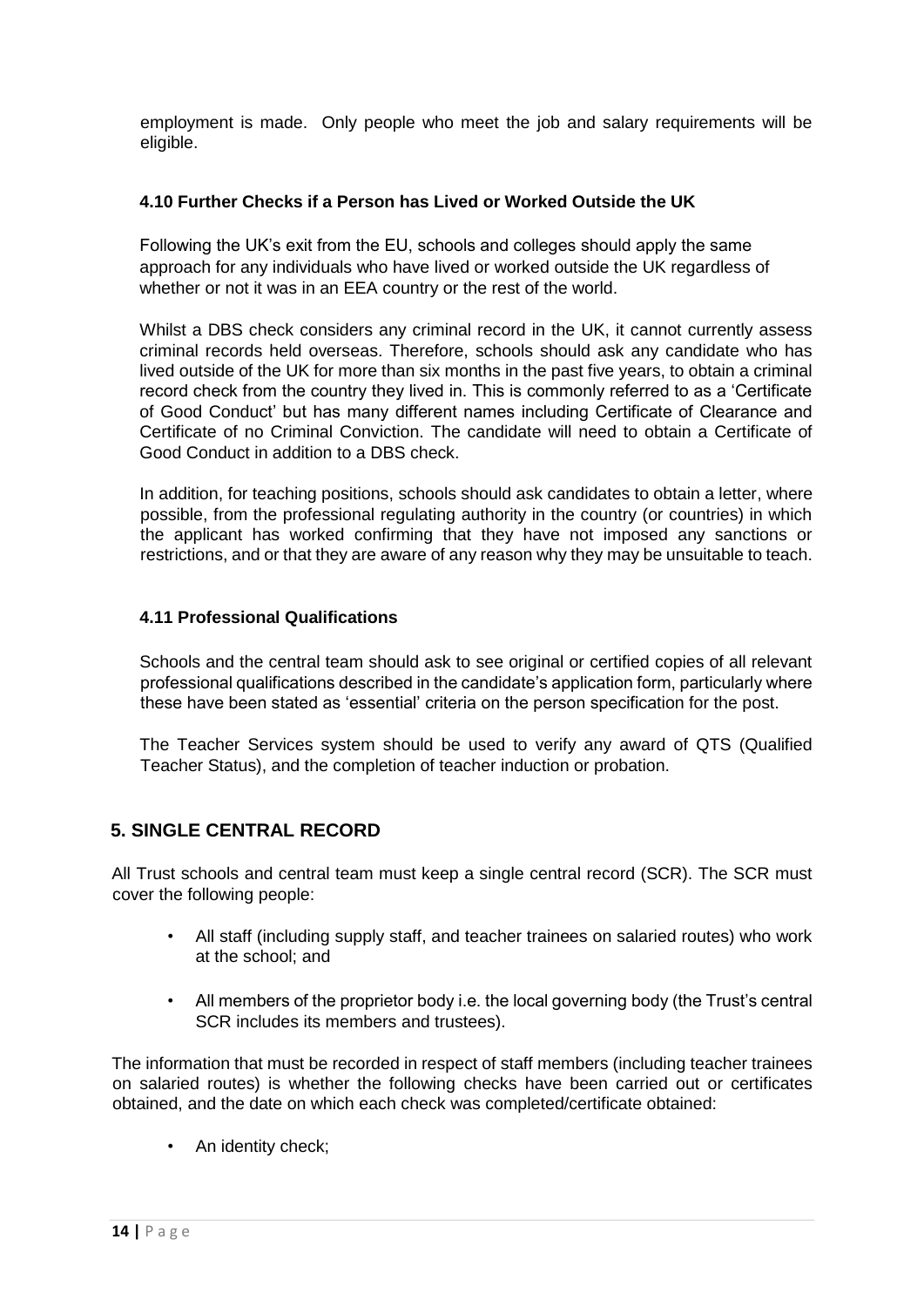- A barred list check;
- An enhanced DBS check/certificate;
- A prohibition from teaching check:
- A section 128 check (for management positions)
- Further checks on people who have lived or worked outside the UK; this would include recording checks for those who have lived, trained or worked outside of the UK
- A check of professional qualifications, where required; and

• A check to establish the person's right to work in the United Kingdom. The Trust recommends that its schools also record the following pre-employment checks on the SCR:

- References;
- Disqualification under the Childcare Act 2006, where relevant to the role; and
- Health

For agency supply staff, all Trust schools and central team must also include whether written confirmation that the employment business supplying the member of supply staff has carried out the relevant checks and obtained the appropriate certificates, and the date that confirmation was received and whether any enhanced DBS certificate check has been provided in respect of the member staff. The date on which any certificate was obtained should also be recorded.

Where checks are carried out on volunteers, schools should record these on the single central record.

# <span id="page-14-0"></span>**6. SELECTION PROCESS**

Assessment and selection methods will be used to assess the candidate's suitability to the role and whether the candidate meets the criteria for the role. The selection methods used will be relevant, non-discriminatory and cost-effective.

Where a candidate has made a declaration of criminal convictions, or where a candidate declares information on a Childcare Disqualification Declaration Form these will be discussed as part of the selection process and discrepancies or anomalies in the information that candidates have provided will be queried and resolved satisfactorily.

All Trust schools and central team should conduct a formal interview for all appointments, even if there is only one candidate. Internal applicants should be subjected to exactly the same procedure as external applicants. The interview process should be compliant with Safer Recruitment practices.